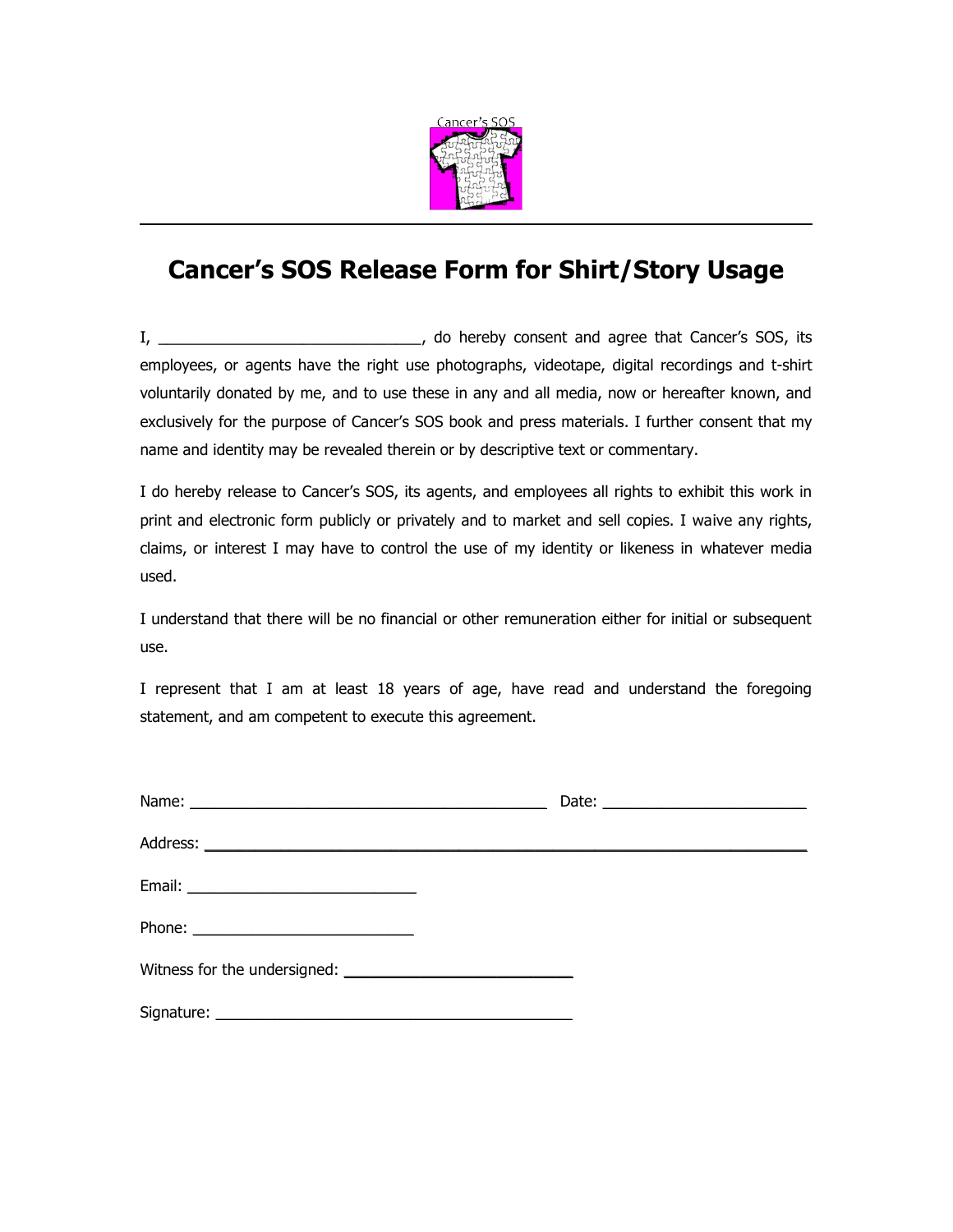

## **Cancer's SOS Questionnaire**

Thank you for participating.

We want to tell **your** story and sometimes that story cannot be told by answering questions…To insure the most passionate, personal story behind your shirt, please answer as many questions as you are comfortable sharing. This is a guide only. Keep in mind that some of our most compelling stories did not come from answering questions on this page.

Feel free to contact us with questions. By answering, you consent to use.

| Please tell us as much as you can about this person (hobbies, passions, jokes, family, personality, |
|-----------------------------------------------------------------------------------------------------|
|                                                                                                     |
|                                                                                                     |
|                                                                                                     |
|                                                                                                     |
|                                                                                                     |